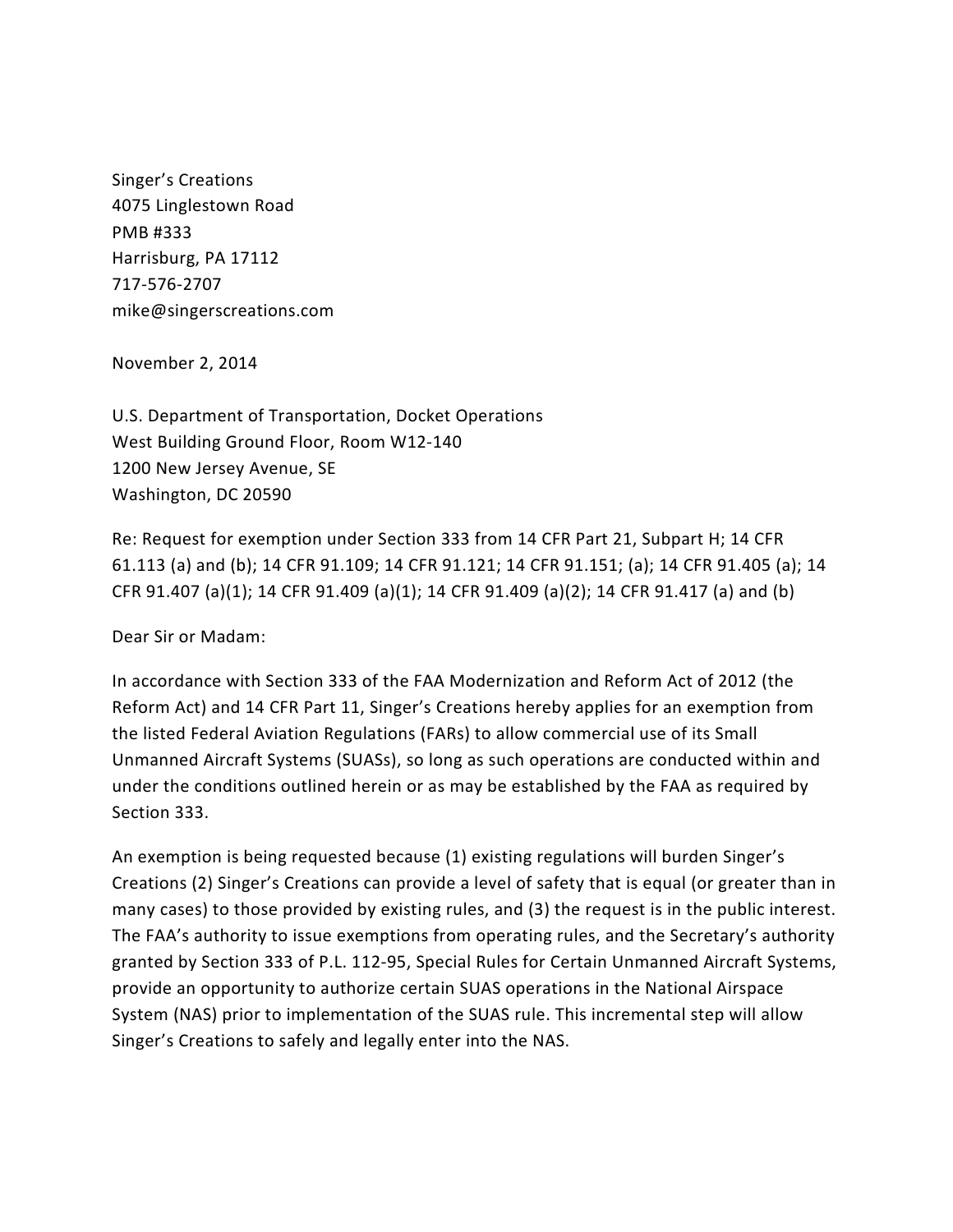As described in detail below, the requested exemption would permit Singer's Creations to operate SUASs under controlled conditions in airspace that is (1) limited (2) predetermined (3) controlled as to access, and (4) would provide safety enhancements to the already safe operations of those aircraft of similar size, weight, speed, and operating capability that have been granted entry into the NAS via the rules in Academy of Model Aeronautics (AMA) National Aircraft Safety Code.<sup>1</sup> Approval of this exemption would thereby greatly enhance safety and fulfill the Secretary of Transportation's (the Secretary) responsibilities to "…establish requirements for the safe operation of such aircraft systems in the national airspace system" per Section 333 (c) of the Reform Act.

Singer's Creations is requesting exemption from the following regulations:

14 CFR Part 21, Subpart H 14 CFR 61.23 (a) 14 CFR 61.113 (a) and (b) 14 CFR 91.109 14 CFR 91.121 14 CFR 91.151 (a) 14 CFR 91.405 (a) 14 CFR 91.407 (a)(1) 14 CFR 91.409 (a)(1) 14 CFR 91.409 (a)(2) 14 CFR 91.417 (a) and (b)

 $\overline{a}$ 

This exemption application is expressly submitted to fulfill Congress' goal in passing Section 333 (a) through (c) of the Reform Act. This law directs the Secretary to consider whether certain unmanned aircraft systems may operate safely in the NAS before completion of the rulemaking required under Section 332 of the Reform Act. In making this determination, the Secretary is required to determine which types of UASs do not create a hazard to users of the NAS, to the public, or pose a threat to national security.

Section 333 of the Reform Act grants the Secretary authority to determine (1) if an unmanned aircraft system, as a result of its size, weight, speed, operational capability, proximity to airports and populated areas, and operation within visual line of sight (VLOS) does not create a hazard to users of the NAS or the public or pose a threat to national

<sup>1</sup> See the attached "AmaSafetyCode.pdf" document.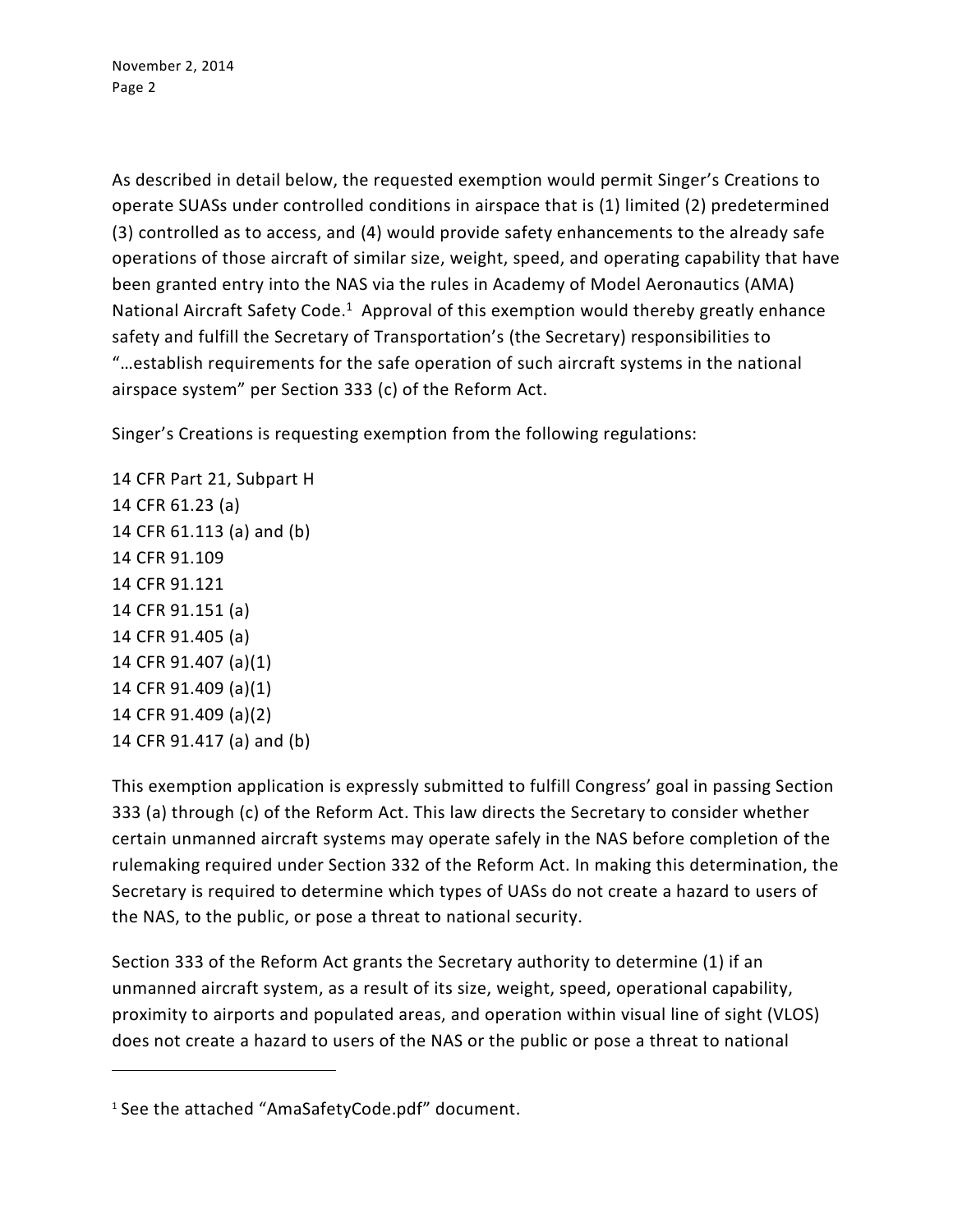security, and (2) whether a certificate of waiver, certificate of authorization, or airworthiness certification under 49 USC 44704 is required for the operation of civil (nongovernmental) UASs. Therefore, if the Secretary determines that such vehicles "may operate safely in the national airspace system, the Secretary shall establish requirements for the safe operation of such aircraft in the national airspace system".<sup>2</sup>

# **Operation Overview**

Singer's Creations' SUASs are quadcopters, weighing 3 or fewer lbs. (including payload). The SUASs have the capability to hover and move in the vertical and horizontal planes simultaneously. They will operate only in visual line of slight (VLOS) and will operate only in tightly controlled and limited airspace. They are capable of operating at speeds of up to 29 knots, but will be routinely operated at much lower speeds. They will routinely be operated below 200 feet above ground level (AGL), and never about 400 feet AGL.

Singer's Creations' exemption request would permit its commercial operation of SUAS for aerial photography and videography in tightly controlled and limited airspace. Aerial photography and videography services will be offered to homeowners, realtors, home builders, home contractors, and/or home inspectors for use in, but not limited to, real estate marketing and safer inspections of home exteriors. All operations will be conducted on private property and with the written and/or oral permission of the property owner(s). Operations will always be conducted in areas that are clear of all people, except the pilot in command (PIC) and the PIC's helper(s). Such operations will ensure that the SUAS will "not create a hazard to users of the national airspace system or the public".<sup>3</sup>

# **Aircraft**

1

Singer's Creations operates Phantom 2 Vision+<sup>4</sup> (Phantom) SUASs manufactured by DJI, a well-known leader in quadcopter technology. DJI strives to bring new perspectives to aerial work and help companies accomplish feats safer, faster, and with greater efficiency. They

<sup>&</sup>lt;sup>2</sup> Singer's Creations interprets this provision to place the duty on the Secretary to not only process applications for exemptions under section 333 of the Reform Act, but for the Secretary to craft conditions for safe operations of SUAS, if it should be determined that the conditions set forth herein do not fulfill the statutory requirements for approval. <sup>3</sup> Reform Act Section 333 (b)

<sup>4</sup> http://www.dji.com/product/phantom-2-vision-plus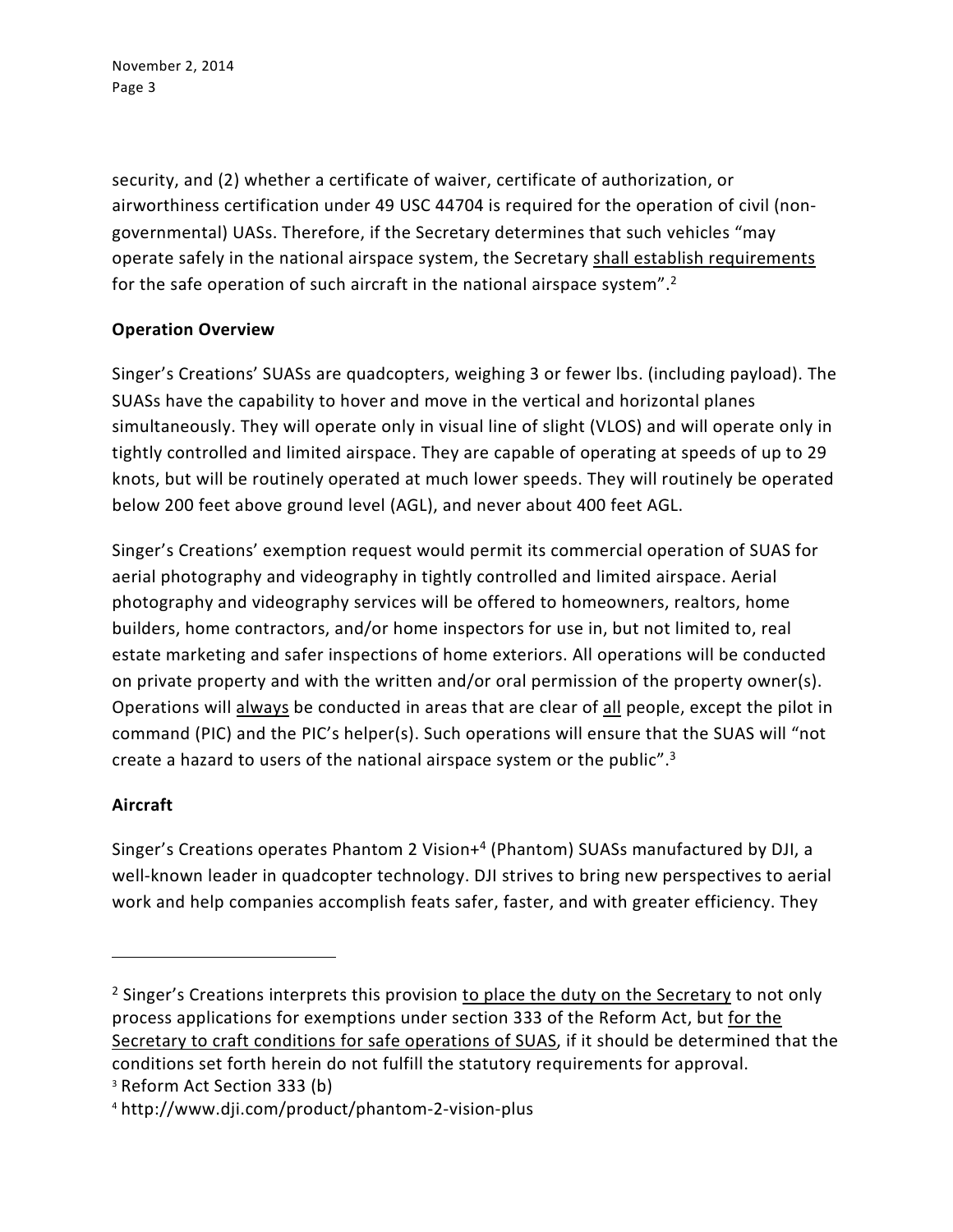have an unparalleled commitment to R&D, a culture of constant innovation, and a focus on transforming complex technology into easy-to-use devices.

The standard Phantom quadcopter package includes the Phantom itself, camera, gimbal, propulsion system, flight control system, 5.8 GHz remote controller, and 2.4 GHz Wi-Fi communication system. The remote uses a 5.8 GHz frequency to prevent interference with the video/telemetry channel. This second channel allows for a constant connection with the Phantom to monitor it via a smartphone that is attached to the remote controller.

The Phantom is about 1 foot square in size. It has a maximum ascent speed of 11 knots, a maximum descent speed of 3 knots, and a maximum flight speed of 29 knots. While operating within VLOS, the remote control has a range of 2,624 feet. The total weight (including the payload) is 2.55 lbs.  $5\%$ 

The Phantom is equipped with a DJI Naza-M V2 flight control system. This provides for incredible ease of use and stability. Pilots can control the Phantom's movements in many directions – including pitch (forward and backward), roll (left and right), elevator (up and down), and yaw (turn left or right). The flight control system can also provide Intelligent Orientation Control (IOC), failsafe, battery level warnings, and show the aircraft's current heading, direction, and approximate distance from home on the on-screen radar. The builtin GPS system aids in stabilizing the aircraft and automatically and safely returns it back to its home point in any case where communication between the remote control and quadcopter are lost.

The Inertial Measurement Unit (IMU) has a built-in inertial sensor and a barometric altimeter that measures both attitude (ATTI) and altitude. The inertial measurement tells the Phantom how it's tilted. And the gyros tell it if it's rotating in any particular direction.

The Phantom's compass read geomagnetic information and assist the Global Positioning System (GPS) to accurately calculate the position and height of the aircraft. The vertical hover accuracy is  $+/- 2.6$  ft. The horizontal hover accuracy is  $+/- 8.2$  ft.

The Phantom has LED flight indicators beneath each of its four rotor arms. The LEDs illuminate to indicate the status of the flight control system and alert the PIC of any possible issues.

 $\overline{a}$ 

<sup>5</sup> http://www.dji.com/product/phantom-2-vision/spec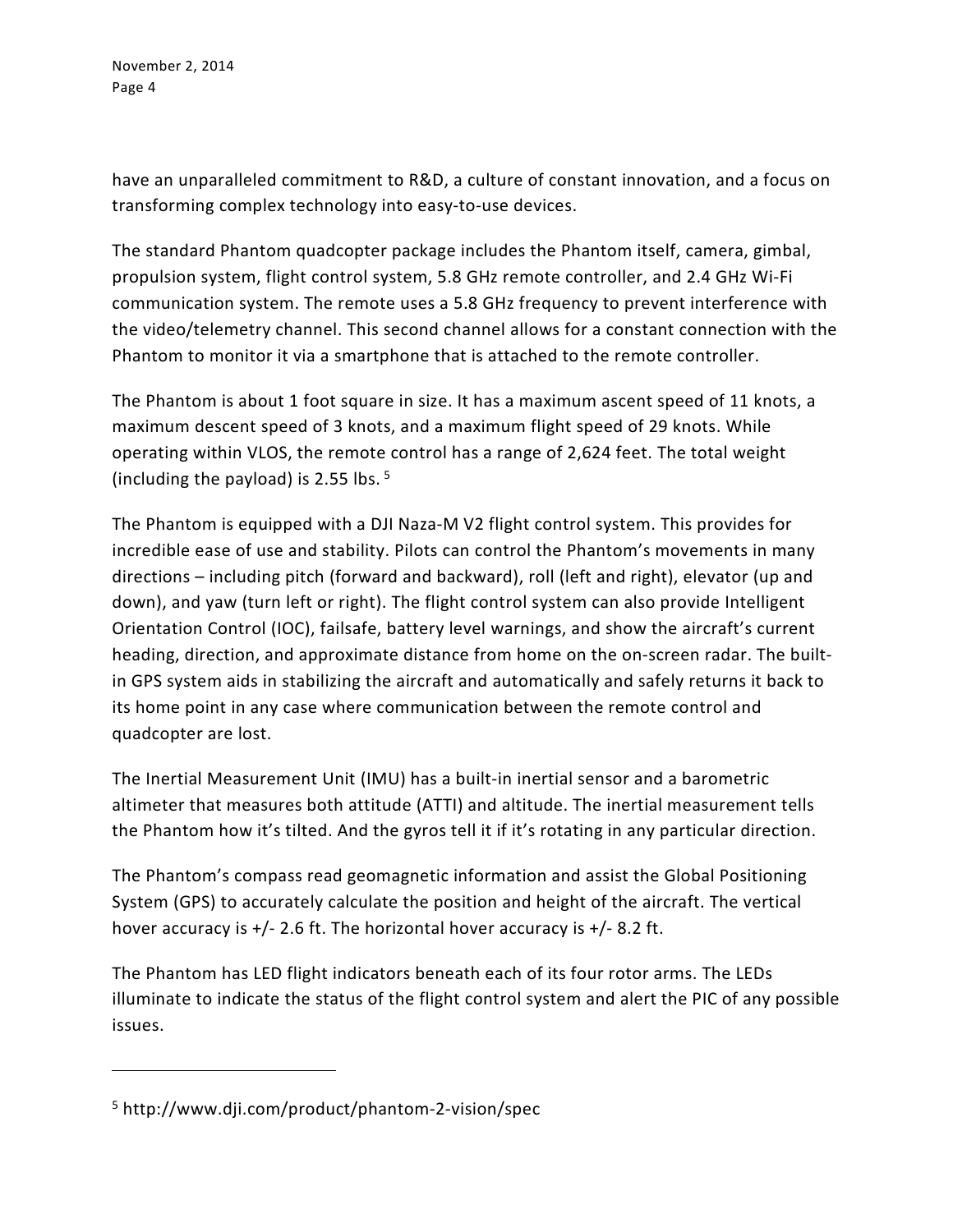Such highly advanced capabilities will ensure that the SUASs can be safely operated and "not create a hazard to users of the national airspace system or the public." $6$ 

# **Equivalent Level of Safety**

In an effort to join the FAA in its mission to provide the safest, most efficient aerospace system in the world and to minimize the risk to the NAS or to persons and property on the ground, Singer's Creations agrees to be bound by the following limitations and conditions when conducting commercial operations under an FAA issued exemption:

- A. For the purposes of ensuring SUASs will be operated within the standards that the FAA has allowed in the AMA National Model Aircraft Safety Code:
	- 1. SUASs will not be flown:
		- a. In a careless or reckless manner.
		- b. At a location where SUAS activities are prohibited.
	- 2. SUAS pilots will:
		- a. Yield the right of way to all human-carrying aircraft.
		- b. See and avoid all aircraft and a spotter must be used when appropriate<sup>7</sup>.
		- c. Not fly higher than 400 feet above ground level or within three (3) miles of an airport without notifying the airport operator.
		- d. Not interfere with operations and traffic patterns at any airport, heliport or seaplane base except where there is a mixed use agreement.
		- e. Not exceed a takeoff weight of 55 pounds (including payload).

 $\overline{a}$ 

<sup>6</sup> Reform Act Section 333 (b)

<sup>7</sup> AMA Document #540-D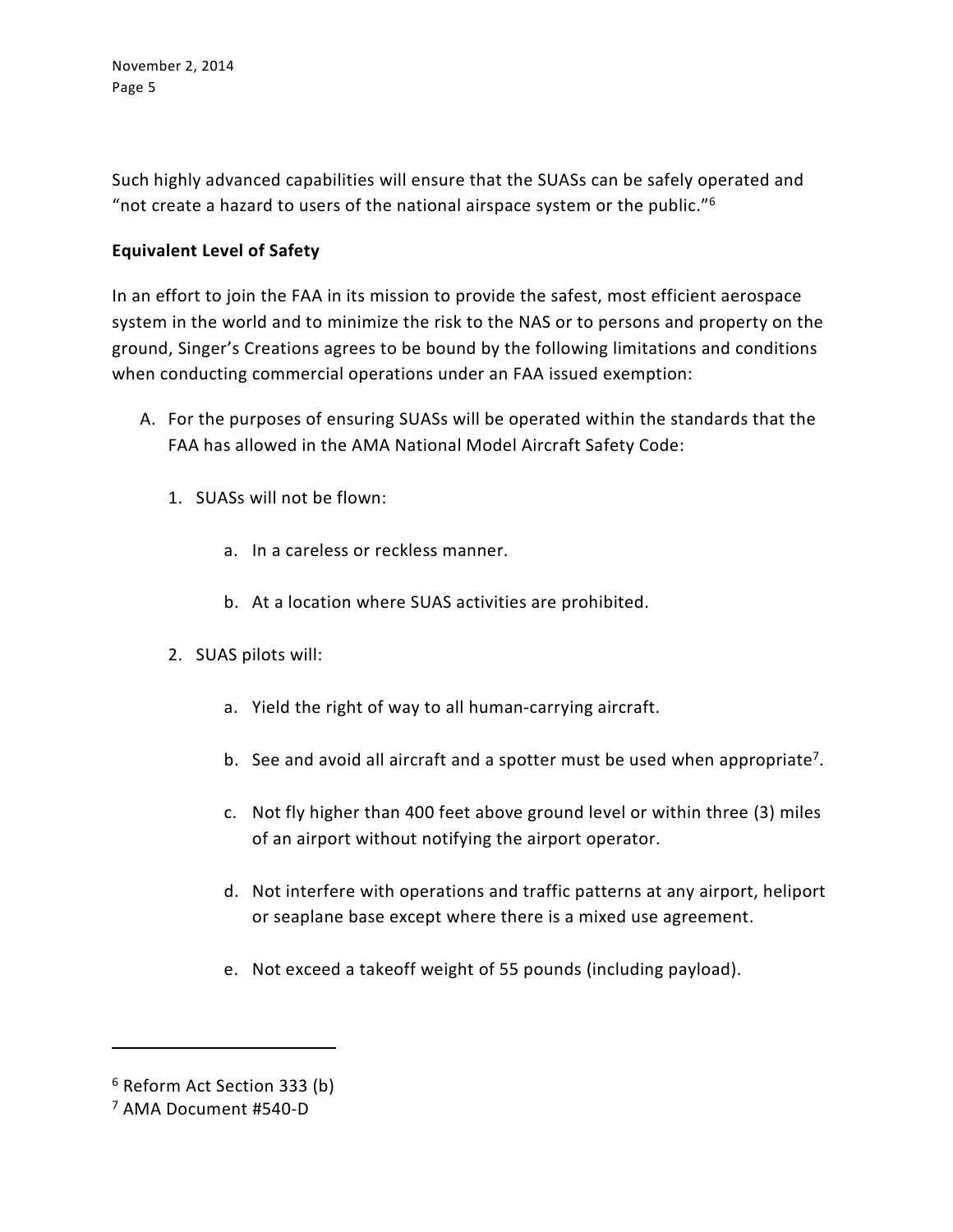- f. Ensure the aircraft is identified by affixing the owner's contact information to the outside of the SUAS.
- g. Not operate SUASs while under the influence of alcohol or while using any drug that could adversely affect the PIC's ability to safely control the model.
- h. Not operate SUASs carrying pyrotechnic devices that explode or burn, or any device which propels a projectile or drops any object that creates a hazard to persons or property.
- 3. SUASs will not be flown unless:
	- a. The aircraft, control system and pilot skills have successfully demonstrated all maneuvers intended or anticipated prior to the specific event.
	- b. An inexperienced pilot is assisted by an experienced pilot.
- 4. All pilots shall avoid flying directly over unprotected people, vessels, vehicles or structures and shall avoid endangerment of life and property of others.
- 5. A successful radio equipment ground-range check in accordance with manufacturer's recommendations will be completed before the first flight of a new or repaired model aircraft.
- 6. SUASs must use the radio-control frequencies currently allowed by the Federal Communications Commission (FCC).
- 7. SUASs will not knowingly operate within three (3) miles of any pre-existing flying site without a frequency-management agreement.<sup>8</sup>
- 8. Excluding takeoff and landing, no SUASs may be flown outdoors closer than 25 feet to any individual, except for the PIC and the PIC's helper(s) located at the

 $\overline{a}$ 

<sup>8</sup> AMA Documents #922 and #923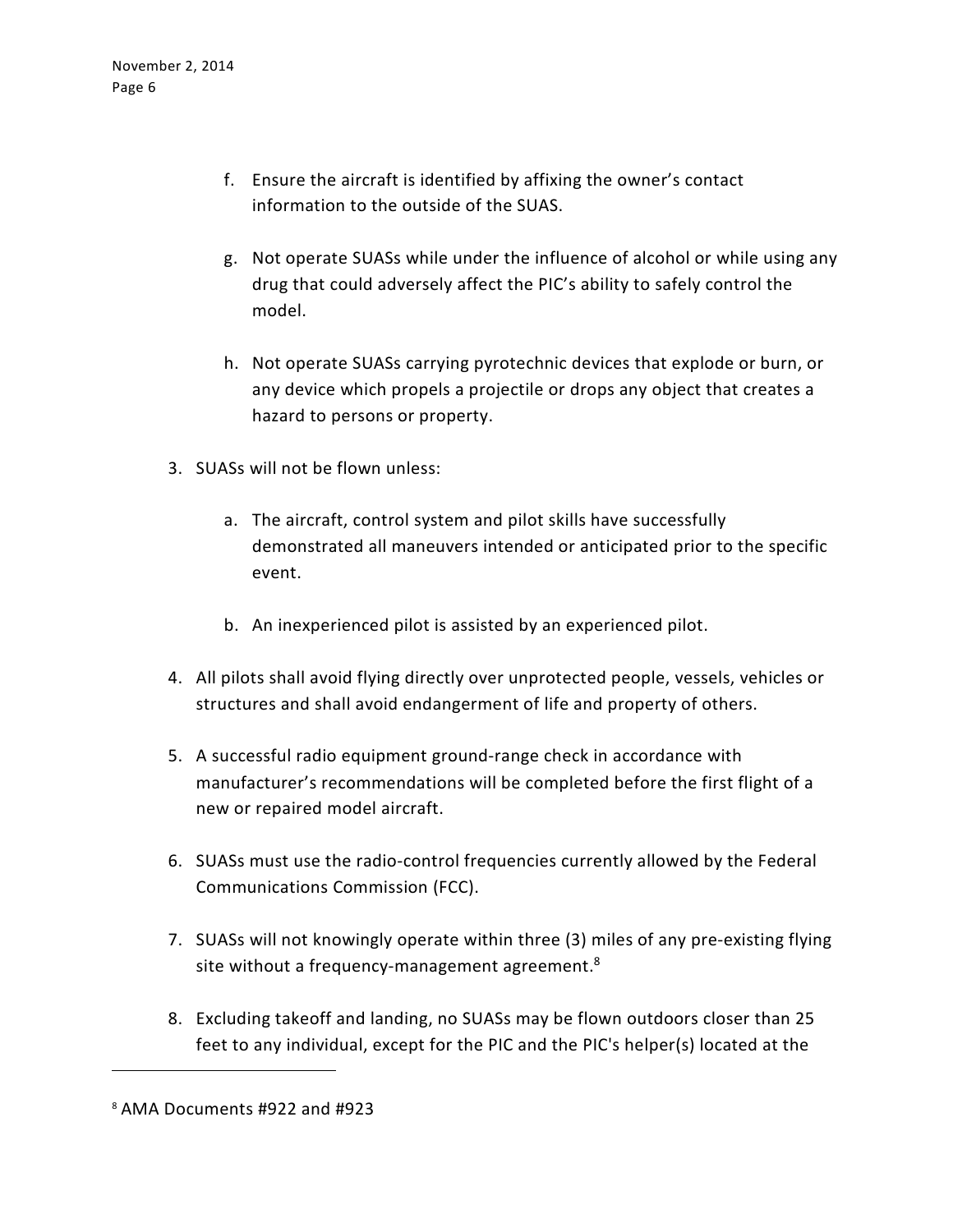takeoff site.

- 9. Under no circumstances may a pilot or other person touch a SUAS in flight while it is still under power, except to divert it from striking an individual.
- 10. The PIC of the SUAS shall:
	- a. Maintain control during the entire flight, maintaining visual contact without enhancement other than by corrective lenses prescribed for the pilot.
	- b. Fly using the assistance of a camera or First-Person View (FPV) only in accordance with the procedures outlined in AMA Document #550.
	- c. Fly using the assistance of autopilot or stabilization system only in accordance with the procedures outlined in AMA Document #560.
- 11. The flying area must be clear of all utility wires or poles and an SUAV will not be flown closer than 50 feet to any above-ground electric utility lines.
- 12. The flying area must be clear before the engine is started, except for PIC and the PIC's helper(s).
- B. In addition to the above rules outlined by the AMA National Model Aircraft Safety Code and in an effort to enhance the safety offered by the already safe operations mentioned above, Singer's Creations also agrees to be bound by the following limitations and conditions:
	- 1. Flights will be operated within VLOS of the PIC.
	- 2. Maximum total flight time for each operational flight will be 25 minutes. Flights will be terminated at 25% battery power reserve should that occur prior to the 25 minute limit.
	- 3. The SUAS will only operate in tightly controlled and limited airspace.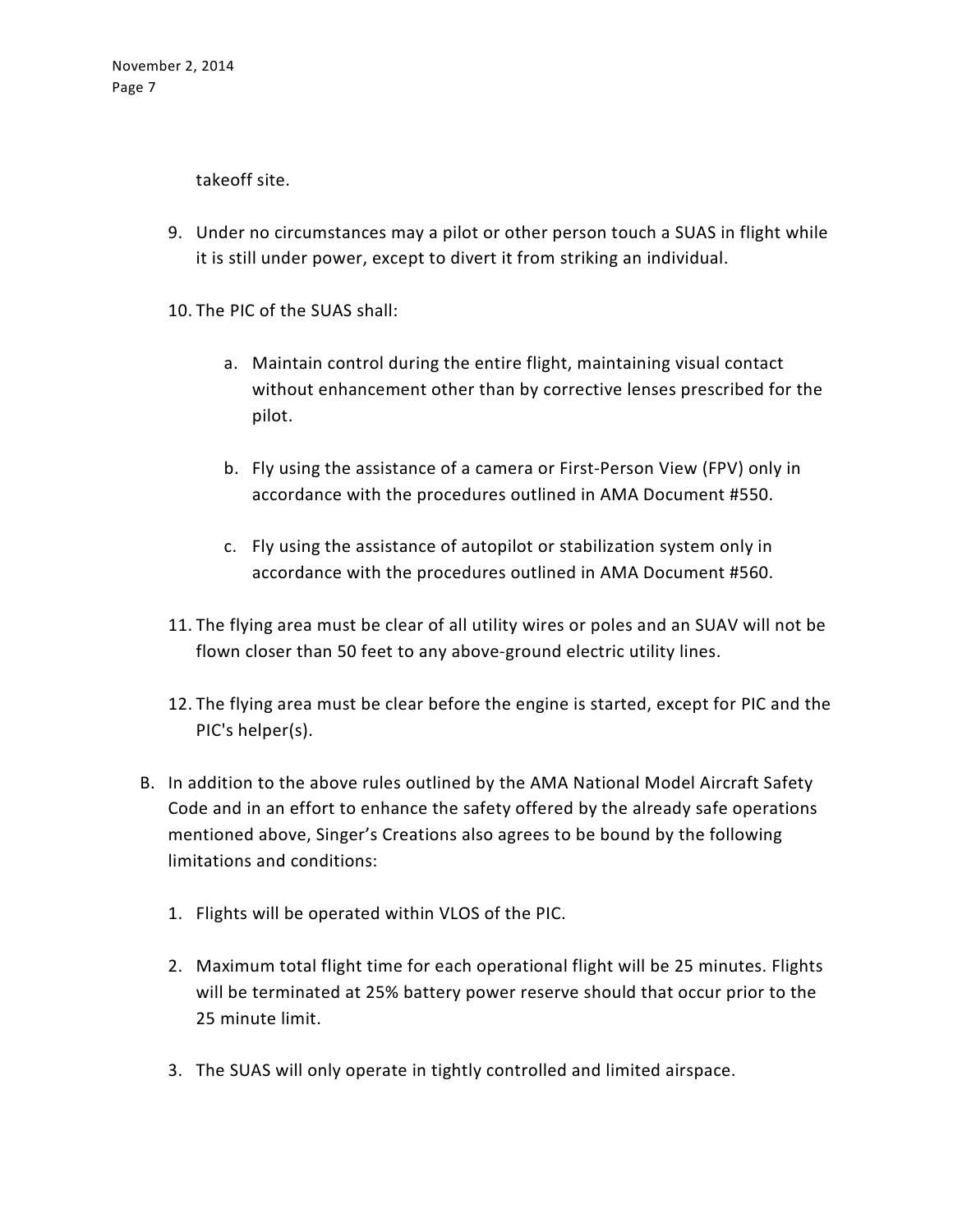- 4. A briefing will be conducted in regard to the planned SUAS operations prior to each flight. It will be mandatory that all personnel who will be performing duties within the boundaries of the safety perimeter be present for this briefing.
- 5. The PIC and the PIC's helper(s) will have been trained in operation of SUAS and received up-to-date information on the particular SUAS to be operated.
- 6. The pilot and the PIC's helper(s) will at all times be able to communicate by voice.
- 7. If the SUAS loses communications or loses its GPS signal, the SUAS will have capability to return to a pre-determined location within the security perimeter and safely land.
- 8. The SUAS will have the capability to abort a flight in case of unpredicted obstacles or emergencies.
- 9. All flights will be conducted on private property and with the written and/or oral permission of the property owner(s).
- 10. Flights will always be conducted in areas that are clear of all people, except for the PIC and the PIC's helper(s).
- 11. All flights will be conducted outdoors in visual meteorological conditions (VMC) and never during severe weather conditions.
- 12. Flights will not occur in weather conditions that prevent the PIC from operating within visual line-of-sight (VLOS) at all times or in weather conditions that dramatically affect the UAS's flight (e.g. high winds).
- 13. If an operation occurs in an area where people could inadvertently enter the area, an operational border will be established with traffic cones. If it's not feasible to use traffic cones due to interference with the photography/videography, the PIC's helper(s) will be responsible for keeping a safe perimeter around the operation. The operation will cease immediately and be rescheduled if it's impossible to establish a safe perimeter around the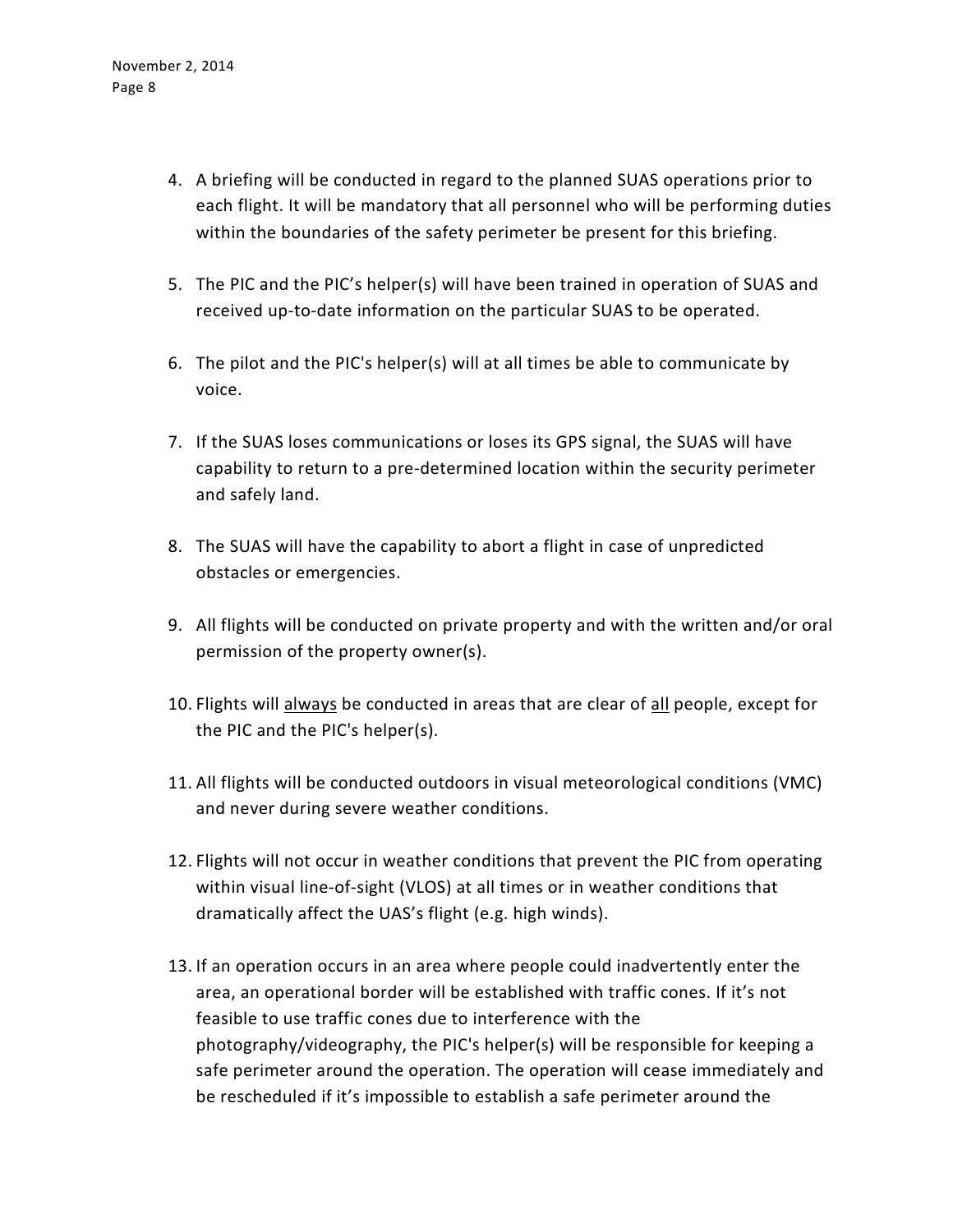operation.

- 14. The PIC will be responsible for logging all flights to ensure the comprehensive preventative maintenance plan can be followed, as described in the "Preventative Maintenance" section below.
- 15. The SUAS will not be routinely operated in the proximity of any airports. In any cases where the SUAS must be operated within three (3) miles of an airport, the airport operator will be notified before the operation commences.

The operation of SUASs, weighing less than 3 lbs., conducted in the strict conditions as outlined above, will provide an equivalent level of safety supporting the grant of exemptions requested herein, including exempting the applicant from the requirements of Part 21 and allowing commercial operations.

These lightweight aircraft operate at slow speeds, close to the ground, and in a tightly controlled environment. As a result, they offer a much safer way to capture aerial photography and videography. Furthermore, the proposed operations represent a safety enhancement to the already safe operations that have been granted by the FAA for the establishment of the AMA National Model Aircraft Safety Code.

# **Preflight Action Plan**

The PIC will follow a comprehensive pre-flight checklist to ensure that the SUAS is in a condition for safe flight. This plan will be improved as needed in order to ensure all known safety precautions and/or safety precautions suggested by the manufacturer are being accounted for.

- A. Pre-flight Inspection
	- 1. Check that the remote control, Phantom battery, range extender, and smartphone are all fully charged.
	- 2. Verify that the Phantom battery is not swollen or damaged in any way. Clean the contact needles and pads if necessary.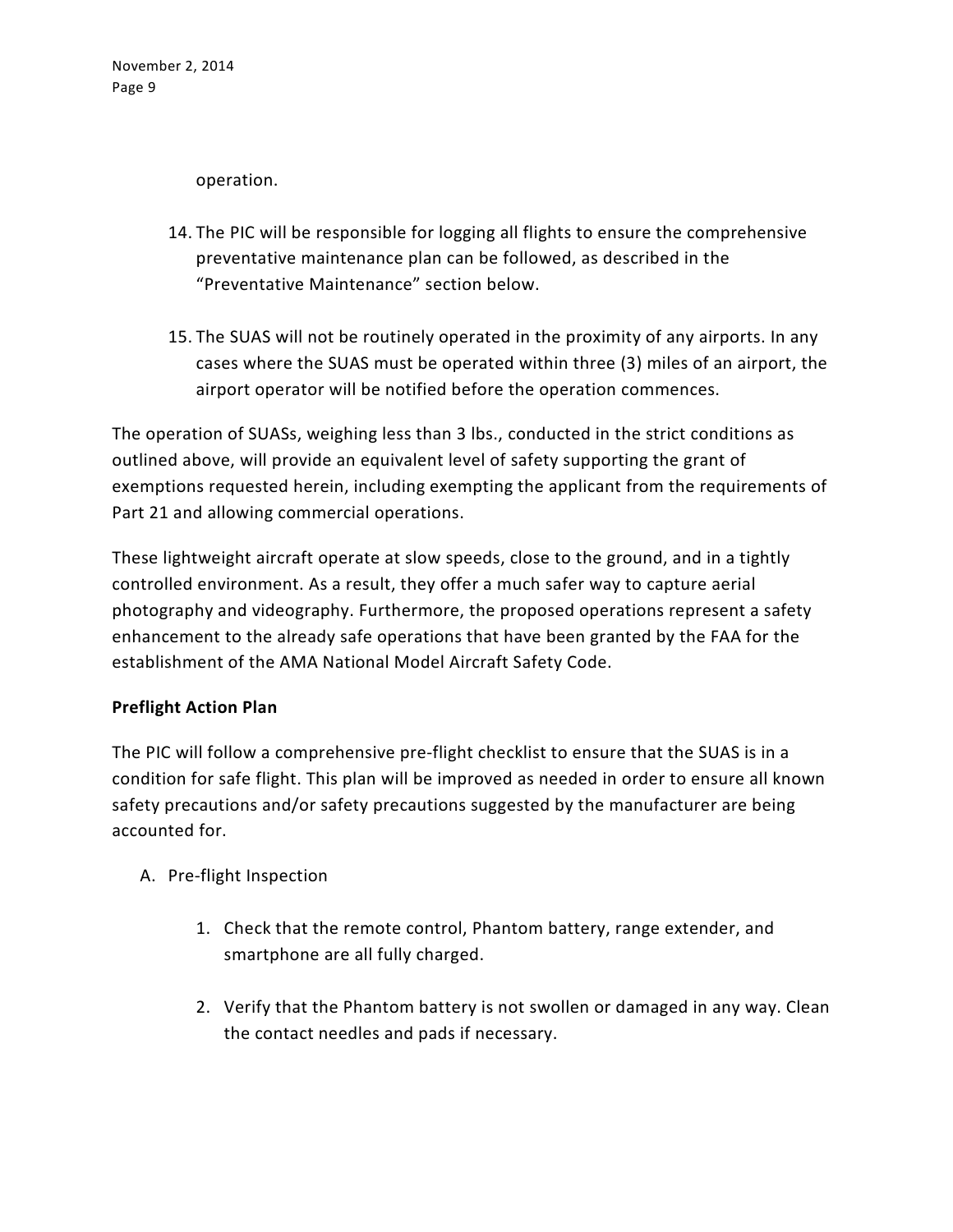- 3. Turn the motor shafts with your fingers and verify they are smooth without excessive play or binding.
- 4. Verify that the propellers are mounted correctly. Propellers with a black top should be mounted on the mount shafts that have a black dot. Propellers with a silver top should be mounted on the mount shafts that have a silver dot. Each propeller should spin all the way down onto the motor shaft.
- 5. Run finger along the edge of edge blade to check for any rough edges.
- 6. Flex both side of the propellers' blades to check for hairline cracks where the blades connect in the center of the propeller.
- 7. Verify that the landing gear is secure (not cracked/broken/loose).
- 8. Verify that the compass and compass cable is firmly attached to the landing gear.
- 9. Verify that the Micro-SD card has been inserted and formatted.
- 10. Verify that the damping absorbers are not broken and/or worn.
- 11. Verify that the anti-drop pins are in place and locked.
- 12. Remove the Gimbal guard and camera lens cap.
- 13. Verify that the camera is secure and clean. Inspect the camera ribbon cables for tears and/or signs of wear.
- 14. Verify that the smartphone's GPS is enabled.
- 15. Set the smartphone to do-not-disturb mode to prevent distractions while flying.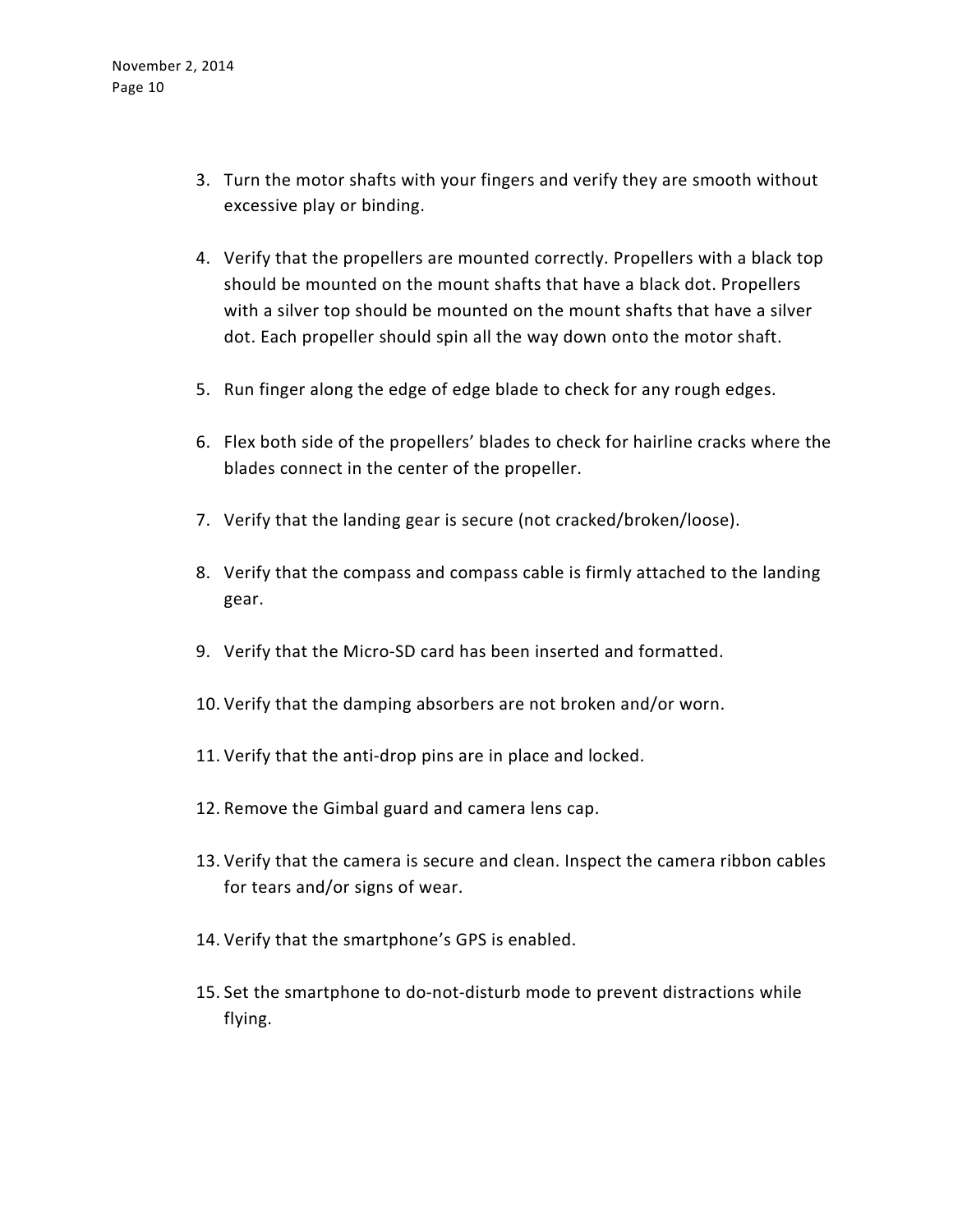- 16. Set the smartphone to forget any Wi-Fi networks in range in order to prevent the Wi-Fi connection from changing mid-flight.
- 17. Verify that the smartphone's audio is on to ensure the low battery warning and other alarms can be heard.
- B. Power Up
	- 1. Verify that S1 and S2 are in the top position on the remote control.
	- 2. Power on the equipment in the following sequential order:
		- a. Range Extender ("System" is blinking green; "Power" is solid green)
		- b. Remote Control (2 beeps to indicate it's in FCC mode)
		- c. Insert and start the Phantom battery.
	- 3. Watch the Phantom LED startup sequence for abnormal indications. The rear LEDs should blink green for at least 10-15 seconds to indicate that it locked onto 6+ satellites and has marked the home point (for use by the failsafe feature).
	- 4. Calibrate the Phantom's compass.
	- 5. Place the Phantom on an open, flat ground with the battery indicators facing towards the PIC at least 10 feet away.
- C. DJI Vision Application
	- 1. Connect the smartphone Wi-Fi to the range extender.
	- 2. Launch the "DJI Vision" application on the smartphone.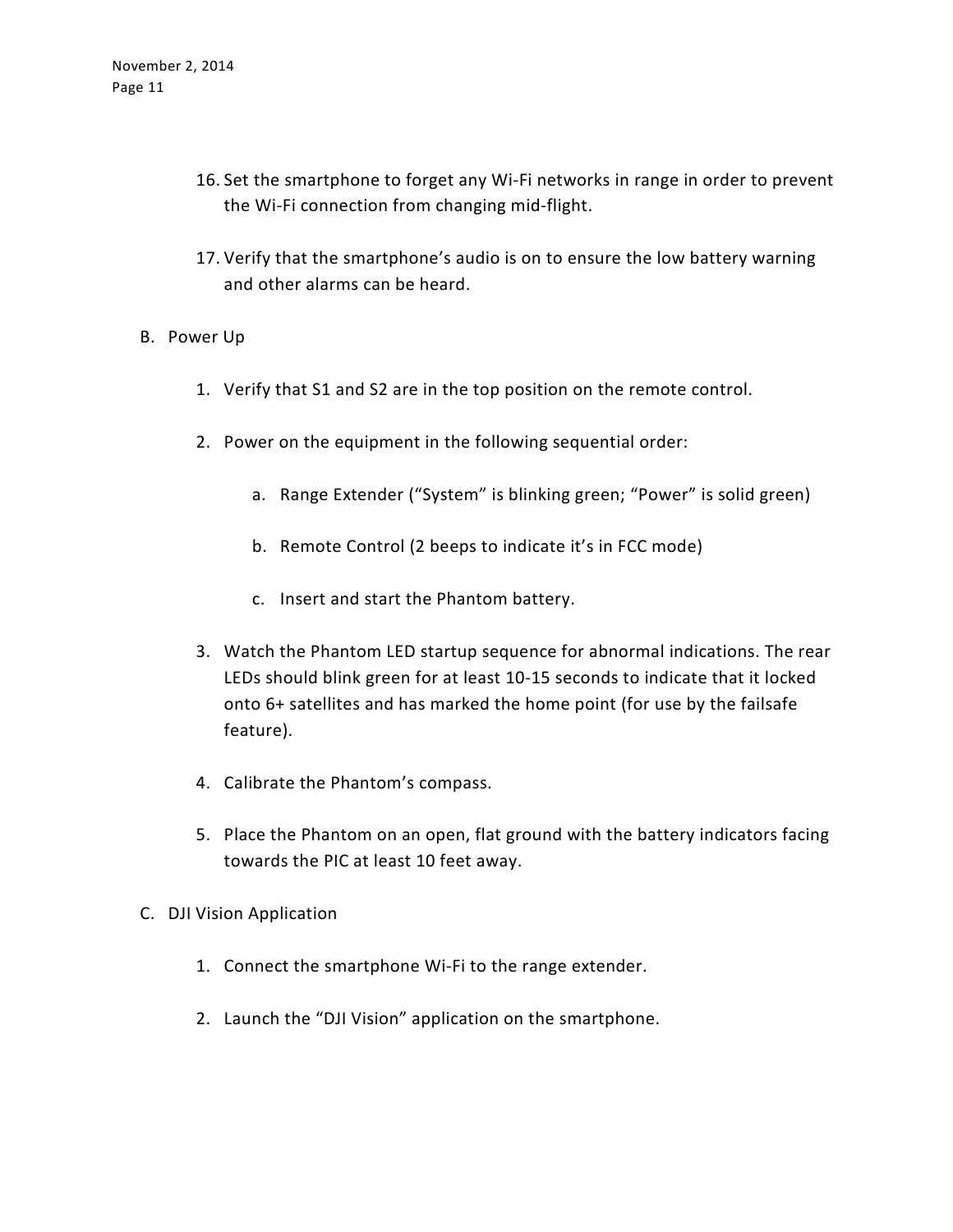- a. Verify that the Wi-Fi connection is "Phantom-#####" and is marked with a green dot.
- b. Verify the number of satellites is 6+.
- c. Verify the Wi-Fi signal strength.
- d. Verify that the Phantom and range extender batteries are reporting a full charge.
- e. Verify that both the PIC's and Phantom's location is the same before taking off to ensure the home point has been accurately marked.
- f. Verify the location of the Phantom in the "Flight Radar". If it's not in the correct position/direction and/or shows a distance of "N/A", it did not mark the home point.
- g. Use the "Find my Phantom" feature to ensure the blue (home point location) and red (Phantom location) dots are in the same location on the screen.
- D. Ready to Fly
	- 1. Verify that the remote control antenna is perpendicular to the ground (pointing skyward).
	- 2. Verify that the front, flat face of the range extender is pointed toward the Phantom.
	- 3. Verify that the rear LEDs are still slowly blinking green and still connected to 6+ satellites.
	- 4. Start the Phantom motors using the CSC command on the remote control.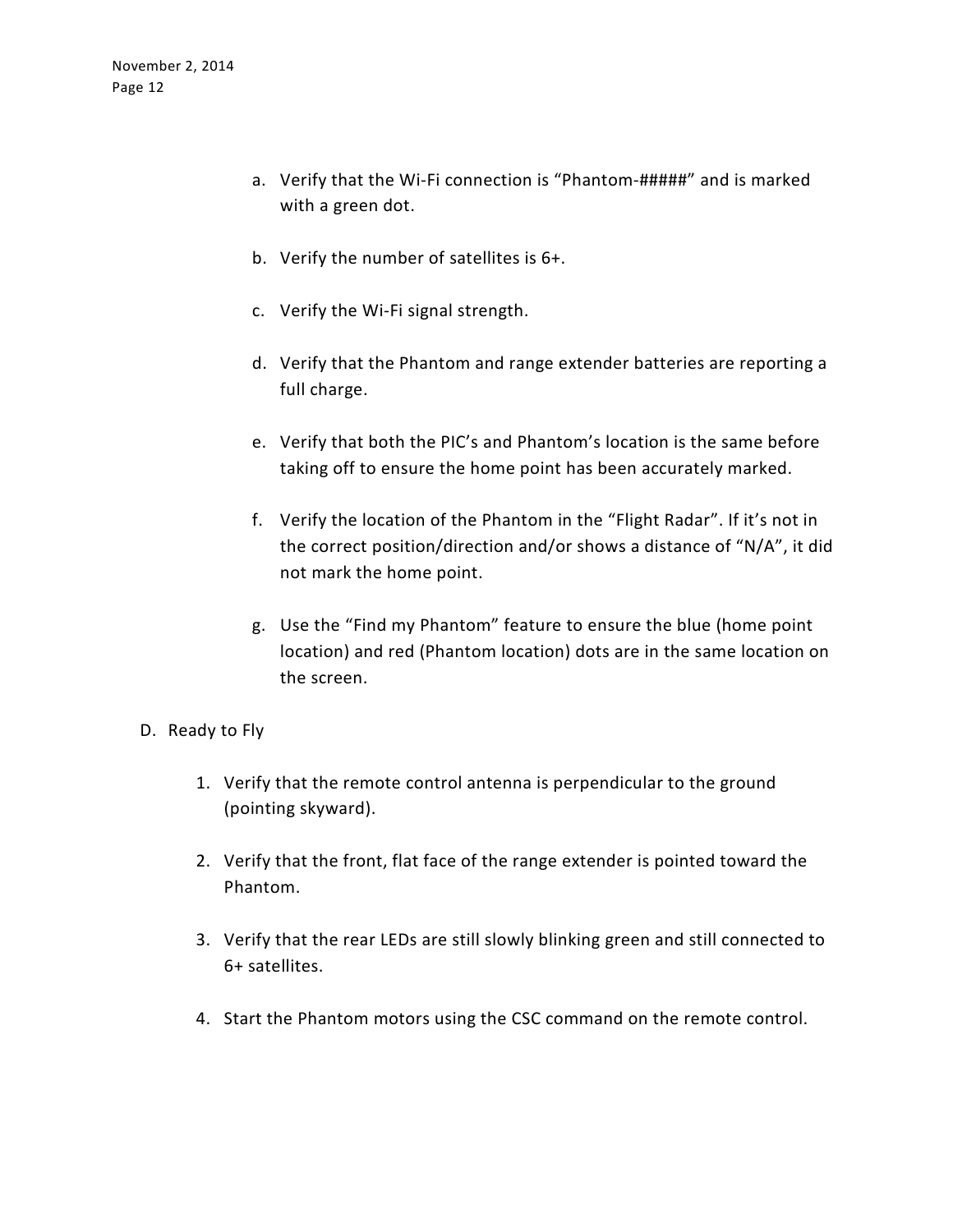- 5. Verify that the motors are functioning normally, are not making any unusual noises, and are all spinning at the same speed.
- 6. Verify that the area is still clear of obstructions, people, power lines, etc.
- 7. Take off and hover at about 6-8 feet above the takeoff point to verify that the Phantom has a solid GPS lock. If any abnormalities are noticed (drifting, flying in circles, etc.), land immediately and repeat the "Pre-flight Inspection" and "Power Up" sequences.
- 8. Verify that the Phantom holds a steady position while yawing 360 degrees.
- 9. Verify that the Phantom response appropriately to all controls yaw left/right, pitch forward/backward, roll left/right, and throttle up/down.

### **Preventative Maintenance**

 $\overline{a}$ 

A comprehensive preventative maintenance plan will be followed in order to ensure the SUAS's software is up-to-date, the batteries are in good health, and the aircraft itself is always ready for safe flight<sup>9</sup>.

# **Pilot in Command (PIC) Qualifications**

The PIC does not hold an airman certificate or medical certification. Since the SUAS is similar in size, weight, speed, and operating capability as those currently allowed to be flown for hobby/recreation, holding the PIC to those same set of standards will allow for an equivalent level of safety.

The PIC holds a Bachelor of Science degree in Computer & Information Systems. Since the SUAS is controlled by a highly advanced computer system and runs on software that must be configured, updated, and maintained, computer proficiency is a must to ensure the SUAS is ready to be safely operated in the NAS.

<sup>&</sup>lt;sup>9</sup> See the "Preventative Maintenance Checklist" on page 41 of the attached "PhantomGuide.pdf" document.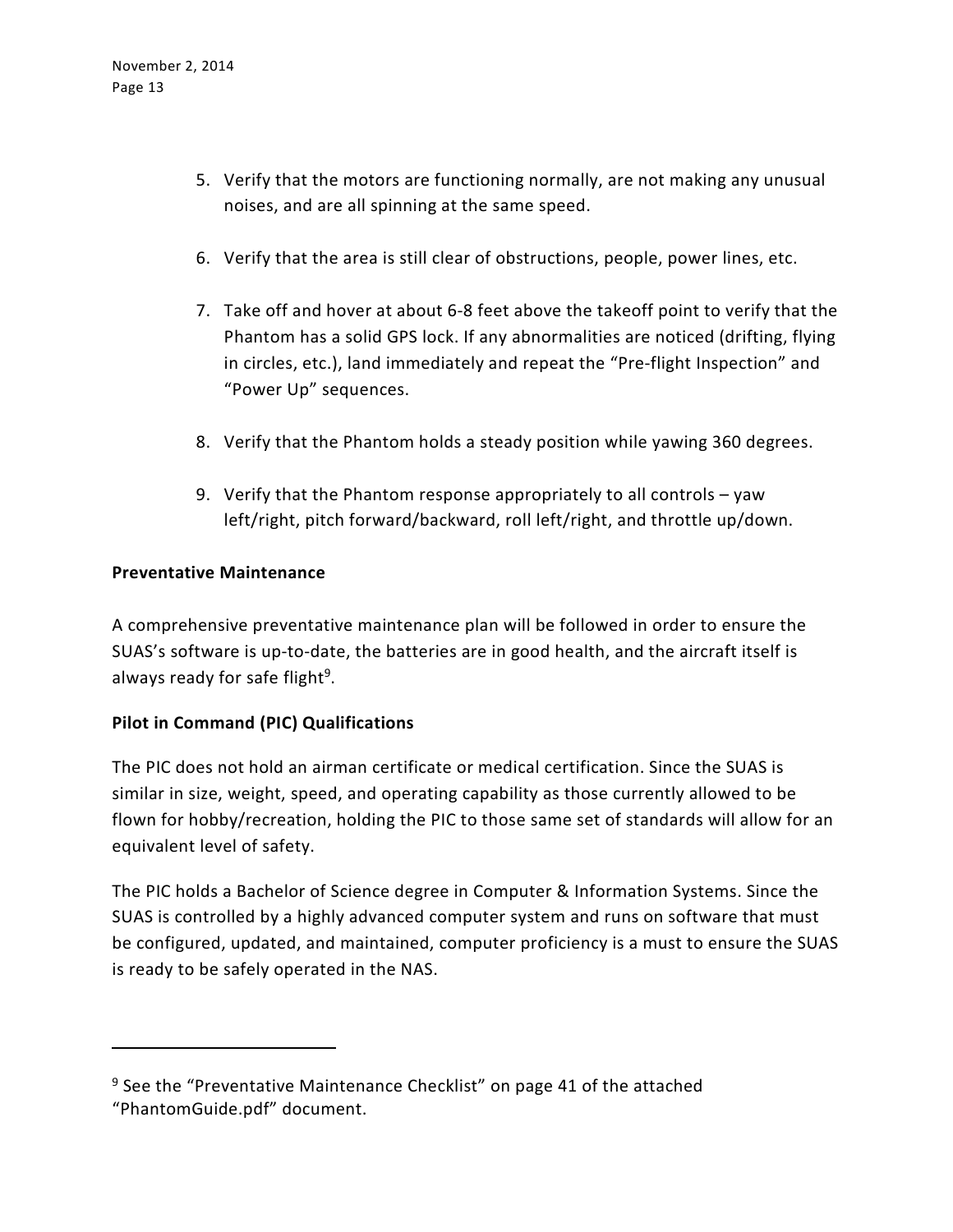It cannot be assumed that a commercial pilot, approved to operate a helicopter or fixed wing aircraft, has the skill or ability to safely operate an unmanned aerial vehicle, operating at 400 feet AGL or lower, within strictly controlled pre-approved airspace. Since there are no standards for either private or commercial SUAS pilot certificates, knowledge of airspace regulations and dexterity in the control and operation of the SUAS acquired from actual operation of the aircraft will be the most important factors in establishing an equivalent level of safety. With that in mind, Singer's Creations proposes that its PIC be required to do the following prior to the first commercial operation:

- 1. Perform 20 flights or log 20 hours of flight time (the greater of the two) with the Phantom.
- 2. Successfully learn and demonstrate all flight maneuvers in the "Phantom Pilot Training Guide".<sup>10</sup>
- 3. Study and be familiar with all sections of the "Phantom 2 Vision+ User Manual".<sup>11</sup>
- 4. Study and be familiar with all sections of the "Guide to the Phantom 2 Vision & Vision $+$ ". $12$
- 5. Study, be familiar with, and demonstrate (where possible) the "Always be Prepared for the Worst" scenarios.<sup>13</sup>

# **Public Interest**

 $\overline{a}$ 

Granting this exemption would benefit the public as a whole. SUASs offer a strong equivalent level of safety, a reduction in environmental impacts, and are free from the harmful emissions associated with the manned aircraft that are currently used for aerial photography and videography. Due to the size of the SUAS and the tightly controlled and limited airspace in which the SUAS will operate, approval of this application presents no risk to the public. Furthermore, the public will be able to legally acquire aerial photography and

<sup>10</sup> See the attached "PhantomTrainingGuide.pdf" document.

<sup>11</sup> See the attached "PhantomUserManual.pdf" document.

<sup>12</sup> See the attached "PhantomGuide.pdf" document.

<sup>&</sup>lt;sup>13</sup> See "Always be prepared for the Worst" on page 13 of the attached "Guide to the Phantom 2 Vision & Vision+".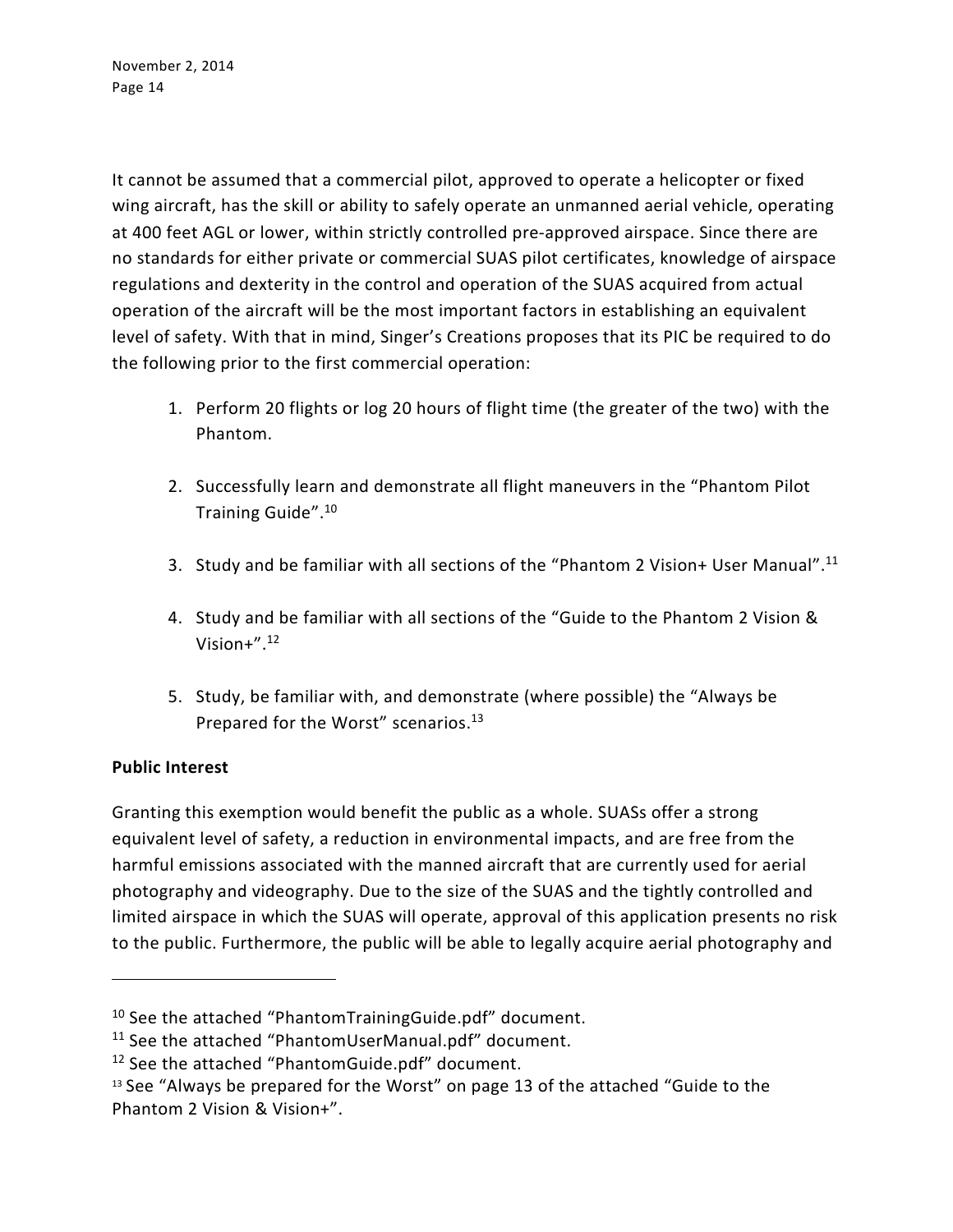videography to help in, but not limited to, advertising homes for sale, advertising uninhabited home lots, use of photos and video as an aid when researching homes for sale on the market, or safely accessing high and/or awkward areas of a home's exterior to assess damage that needs to be repaired.

### **Privacy**

Since the areas being photographed or filmed will be on private property, accessed only after given written and/or oral consent by the property owner(s), and clear of all people, except for the PIC and the PIC's helper(s), approval of this application presents no risk to the public privacy.

### **National Security**

Due to the size of the SUAS and the tightly controlled and limited airspace in which the SUAS will operate, approval of this application presents no risk to national security.

#### **Requested Exemptions**

Singer's Creations requests exemption from the following regulations since it's not possible to fully comply with them, and since attempting to follow them for the purposes of operating a SUAS would be a burden:

# **Airworthiness Certificates**

14 CFR Part 21, Subpart H

Subpart H establishes the procedural requirements for the issuance of airworthiness certificates as required by FAR 91.203 (a) (1). Given the size and limited operating area associated with the aircraft to be utilized by Singer's Creations, an exemption from Part 21 Subpart H meets the requirements of an equivalent level of safety under Part 11 and Section 333 of the Reform Act. The Federal Aviation Act (49 USC 44701 (f)) and Section 333 of the Reform Act both authorize the FAA to exempt aircraft from the requirement for an airworthiness certificate, upon consideration of the size, weight, speed, operational capability, and proximity to airports and populated areas of the particular SUAS. In all cases, an analysis of these criteria demonstrates that the SUAS operated without an airworthiness certificate, in the restricted environment and under the conditions proposed, will be at least as safe,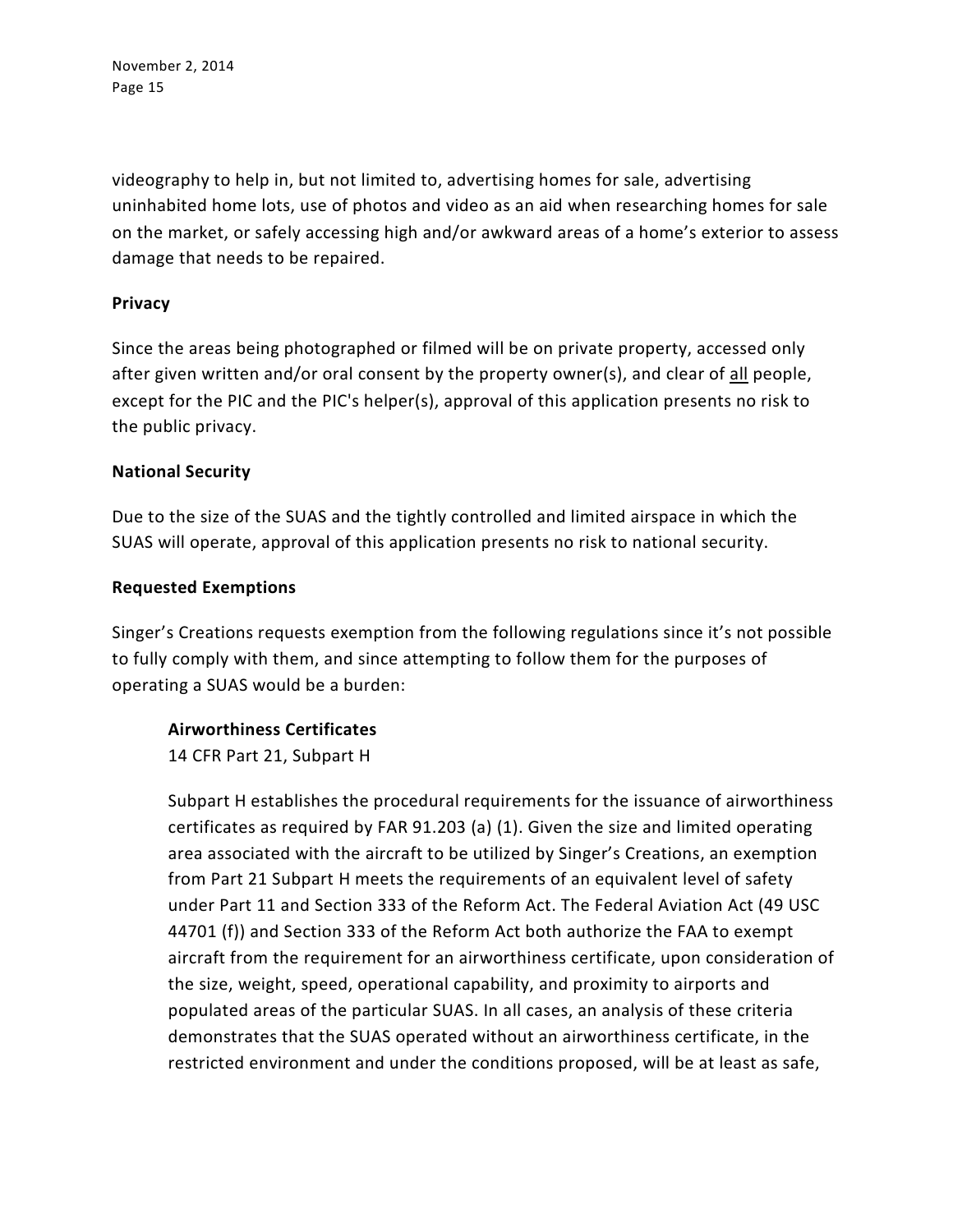or safer, than a conventional aircraft operating with an airworthiness certificate without the restrictions and conditions proposed.

### **Medical certificates**

14 CFR 61.23 (a)

This regulation requires pilots of manned aircraft to hold a medical certificate. Since risks associated with the operation of the proposed SUAS are so diminished from the level of risk associated with any manned aircraft; the SUAS is of a size, weight, speed, and operational capabilities which makes it much safer than any manned aircraft; since operations will occur in tightly controlled and limited airspace; and considering that all operations will be on private property that is clear of all people, obtaining and maintaining a medical certificate would not improve the safety of the operation. In the very rare case of a mishap, the SUAS being flown will pose significantly less of a threat than manned helicopters and fixed wing aircraft because the SUASs are a fraction of the size, a fraction of the weight, will be flown at a fraction of the speed, carry no flammable fuel, and carry no crew or passengers.

#### **Private pilot privileges and limitations: Pilot in command**

14 CFR 61.113 (a) and (b)

These regulations limit private pilots to non-commercial operations. Because the SUAS will not carry a pilot or passengers; due to the SUAS's size, weight, speed, and operational capabilities; and since operations will occur in tightly controlled and limited airspace, the proposed operations can achieve the equivalent level of safety of current operations that currently require a commercial pilot's license. Furthermore, since there are no standards for either private or commercial SUAS pilot certificates, knowledge of airspace regulations and dexterity in the control and operation of the SUAS acquired from actual operation of the aircraft will be the most important factors in establishing an equivalent level of safety. It cannot be assumed that a commercial pilot, approved to operate a manned helicopter or fixed wing aircraft, has the skill or ability to safely operate an unmanned aerial vehicle, operating at 400 feet AGL or lower, within strictly controlled pre-approved airspace.

# **Flight instruction**

14 CFR 91.109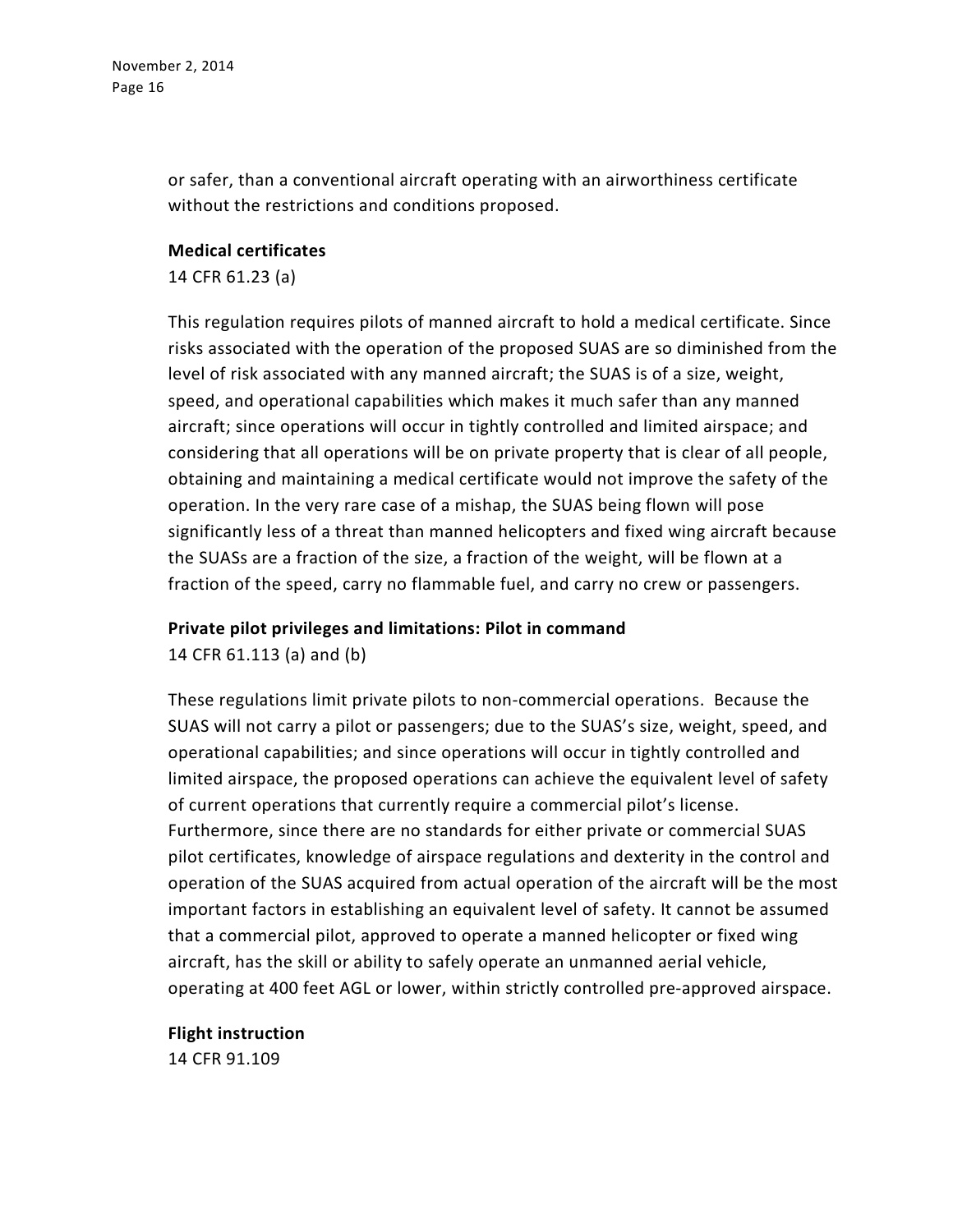This regulation provides that no person may operate a civil aircraft (except a manned free balloon) that is being used for flight instruction unless that aircraft has fully functioning dual controls.

SUASs and remotely piloted aircraft, by their design do not have fully functional dual controls. Flight control is accomplished through the use of a control box that communicates with the aircraft via radio communications. The FAA has approved exemptions for flight training without fully functional dual controls for a number of aircraft and for flight instruction in experimental aircraft. The equivalent level of safety provided by the fact that neither a pilot nor passengers will be carried in the aircraft and by the size and speed of the aircraft.

#### **Altimeter settings**

14 CFR 91.121

This regulation requires each person operating an aircraft to maintain cruising altitude by reference to an altimeter that is set "…to the elevation of the departure airport or an appropriate altimeter setting available before departure." As the SUAS may not have a barometric altimeter, but instead a GPS altitude read out, an exemption may be needed. An equivalent level of safety will be achieved by the operator by confirming the altitude of the launch site shown on the GPS altitude indicator before flight.

# **Fuel Requirements for Flight in VFR Conditions**

14 CFR 91.151 (a)

This regulation prohibits an individual from beginning "a flight in an airplane under VFR conditions unless (considering wind and forecast weather conditions) there is enough fuel to fly to the first point of intended landing, and, assuming normal cruising speed – (1) During the day, to fly after that for at least 30 minutes; or (2) At night, to fly after that for at least 45 minutes."

The battery powering the SUAS provides approximately 25 minutes of powered flight. That would make it impossible to meet the 30 minute reserve requirement. Given the limitations on the SUAS's proposed flight area and the location of its proposed operations within a predetermined area, a longer time frame for flight in daylight or night VFR conditions is reasonable.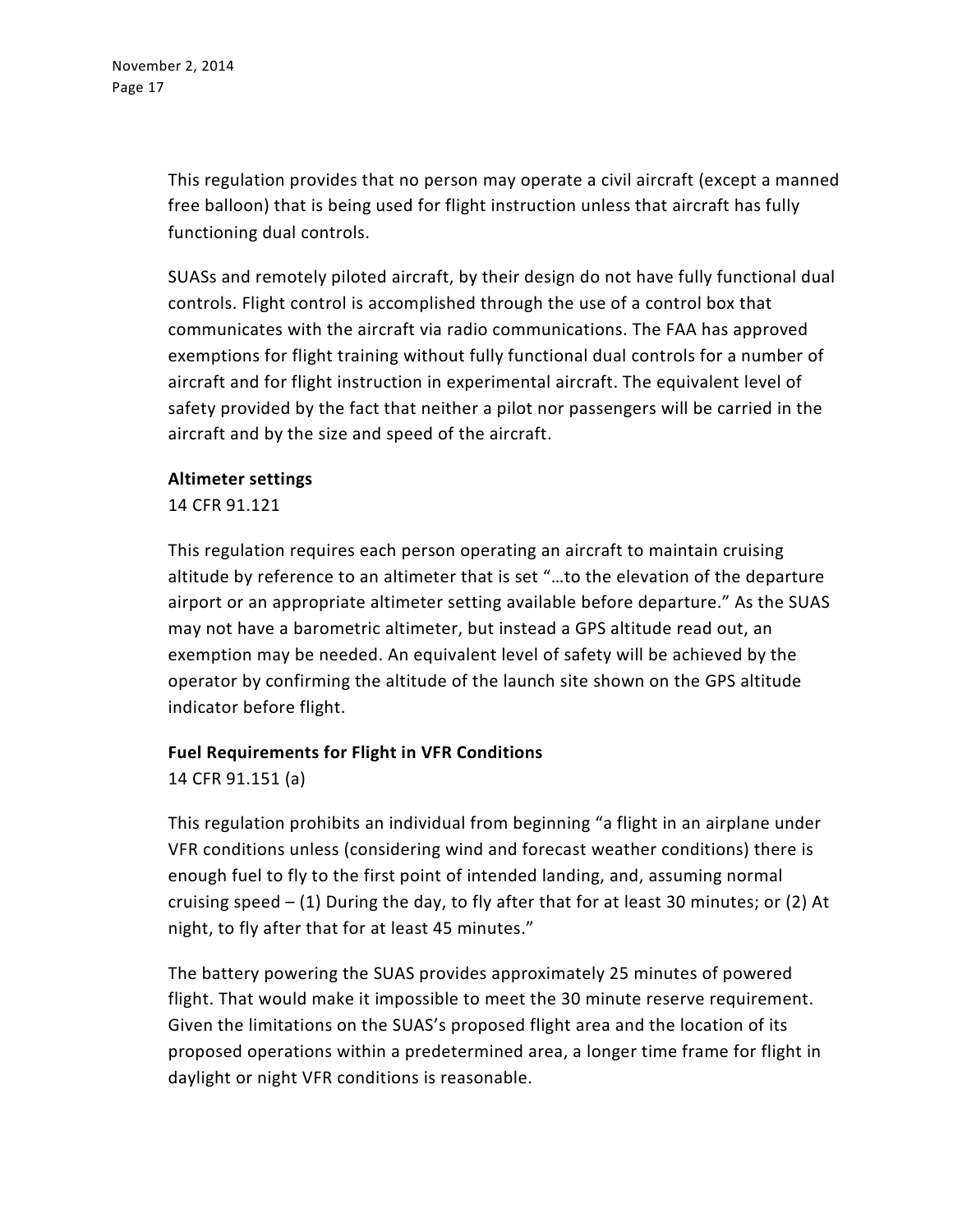An equivalent level of safety can be achieved by limiting flights to 25 minutes or 25% of battery power (whichever occurs first). This restriction would be more than adequate to return the SUAS to its planned landing zone from anywhere in its limited operating area.

### **Maintenance Inspections**

14 CFR 91.405 (a); 14 CFR 91.407 (a)(1); 14 CFR 91.409 (a)(1); 14 CFR 91.409 (a)(2); 14 CFR 91.417 (a) and (b)

These regulations require that an aircraft operator or owner "shall have that aircraft inspected as prescribed in subpart E of this part and shall between required inspections, except as provided in paragraph (c) of this section, have discrepancies repaired as prescribed in part 43 of this chapter...," and others shall inspect or maintain the aircraft in compliance with Part 43.

Given that these sections and Part 43 apply only to aircraft with an airworthiness certificate, these sections will not apply. Maintenance will be accomplished by the operator pursuant to the aforementioned Phantom user manual and guide. An equivalent level of safety will be achieved because these small SUASs are very limited in size, will carry a small payload, and operate only in restricted areas for limited periods of time. If mechanical issues arise, the SUAS can land immediately and will be operating from no higher than 400 feet AGL. As outlined in the aforementioned Pre-flight Action Plan, the operator will ensure that the SUAS is in working order prior to initiating flight and perform maintenance as required. Moreover, the operator is the person most familiar with the aircraft and best suited to maintain the aircraft in an airworthy condition to provide the equivalent level of safety.

In accordance with 14 CFR Part 11, the following summary is provided for publication in the Federal Register:

The applicant seeks an exemption from the following rules: 14 CFR Part 21, Subpart H; 14 CFR 61.113 (a) and (b); 14 CFR 91.109; 14 CFR 91.121; 14 CFR 91.151; (a); 14 CFR 91.405 (a); 14 CFR 91.407 (a)(1); 14 CFR 91.409 (a)(1); 14 CFR 91.409 (a)(2); 14 CFR 91.417 (a) and (b) to commercially operate small unmanned aircraft systems (55 lbs. or less) in order to safely and legally capture aerial photography and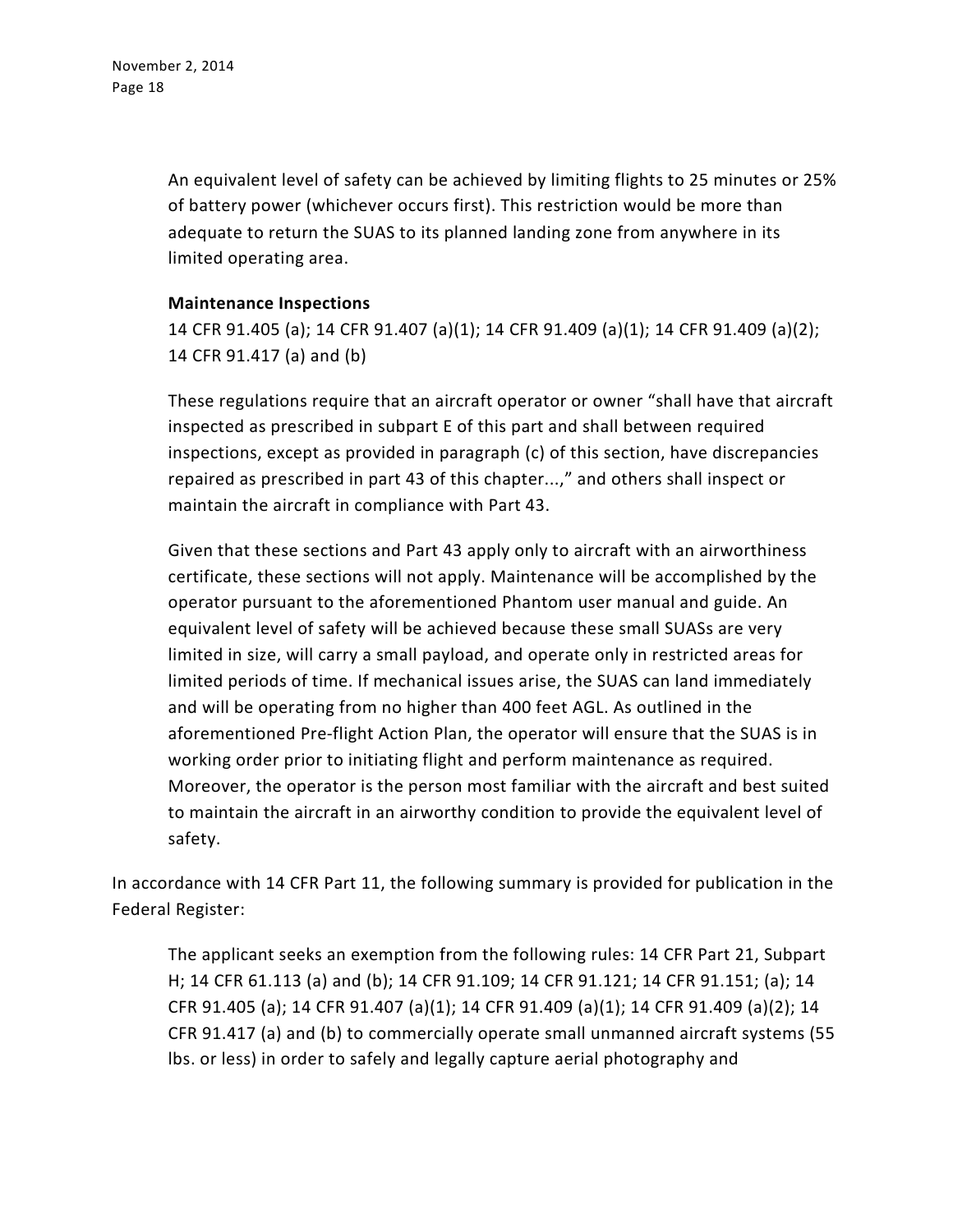> videography for use by homeowners, realtors, home builders, home contractors, and/or home inspectors.

The operation of SUASs conducted in the strict conditions outlined above, will provide an equivalent and/or greater level of safety supporting the grant of the exemptions requested herein, including exempting the applicant from the requirements of Part 21 and allowing commercial operations. These lightweight aircraft operate at slow speeds, close to the ground, and in a sterile environment, and as a result, are far safer than existing operations conducted with helicopters operating in close proximity to the ground, people, or other buildings in the vicinity.

Given the small size of the SUASs involved, the slow speed at which they must be operated in order to capture photos and videos, and the restricted environment within which they will operate, the Phantom demonstrates that it can be operated within an equivalent level of safety in which Congress envisioned that the FAA must, by exemption, allow commercial operations of SUASs to commence immediately. Also, due to the size of the SUASs and the restricted areas in which the relevant SUASs will operate, approval of this application presents no threat to national security. Given the clear direction in Section 333 of the Reform Act, the authority contained in the Federal Aviation Act, the strong equivalent level of safety surrounding the proposed operations, the significant public benefit – including enhanced safety, reduction in environmental impacts, no emissions, ability to legally obtain aerial photography and videography services – the grant of the requested exemptions is in the public interest. Accordingly, Singer's Creations respectfully requests that the FAA grant the requested exemption without delay.

Satisfaction of the criteria provided in Section 333 of the Reform Act – size, weight, speed, operating capability, proximity to airports and populated areas, operation within the visual line of sight, public safety, and national security – provide more than adequate justification